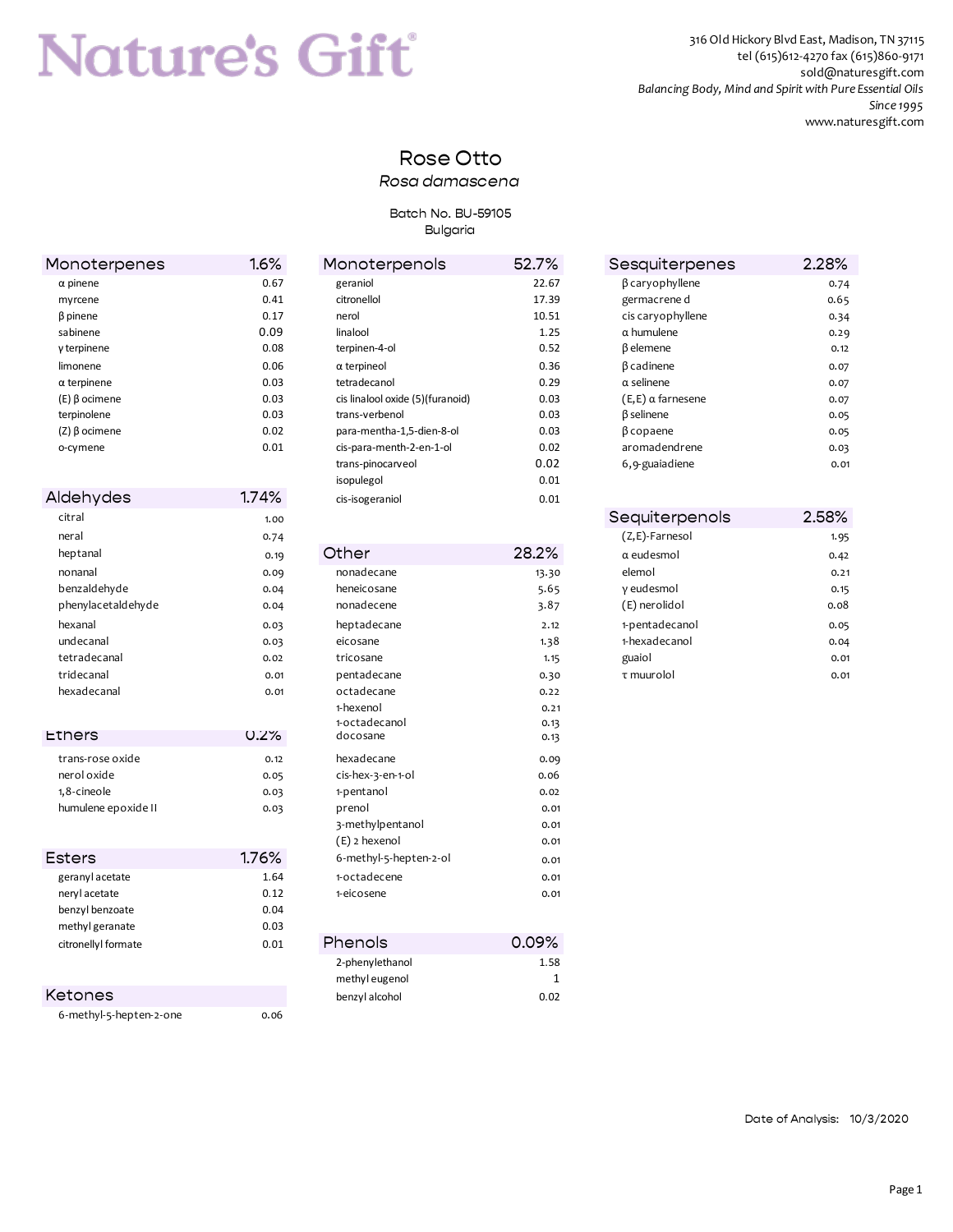

*Rose Otto (Rosa damascena) BU-59105*

**1**



m

Essential Validation Services 10. Although the consent of Essential Validation Services.

- *- Essential Oil testing is performed by using qualitative GC-MS. Method: SOP.T.01 Client Method - This report may not be published without the consent of Essential Validation Services.*
- *- Chromatograph image may be requested*
- *- This report is valid for 1 year from the analyzed date*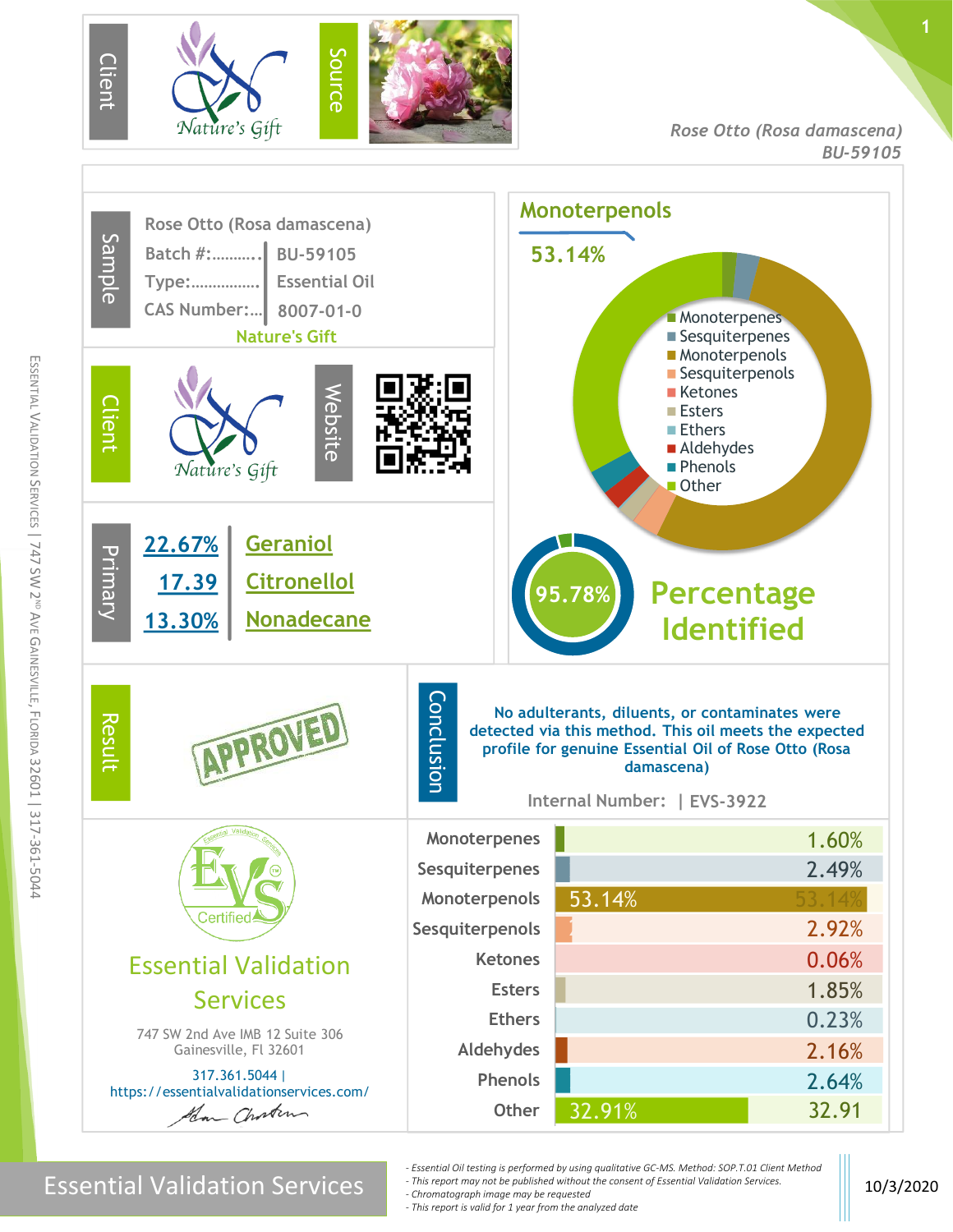

## *Rose Otto (Rosa damascena)*

|                         | <b>Total Percentage</b> | 95.78% |                                   |                          |
|-------------------------|-------------------------|--------|-----------------------------------|--------------------------|
| <b>Number</b>           | <b>RT</b>               | Area % | <b>Compound Name</b>              | <b>Chemical Family</b>   |
| 1                       | 3.80                    | 0.02%  | 1-Pentanol                        | <b>Aliphatic Alcohol</b> |
| $\overline{2}$          | 3.95                    | 0.01%  | Prenol                            | <b>Aliphatic Ester</b>   |
| $\overline{3}$          | 4.44                    | 0.03%  | <b>Hexanal</b>                    | Aliphatic Aldehyde       |
| $\overline{\mathbf{4}}$ | 5.67                    | 0.01%  | 3-Methylpentanol                  | Aliphatic Alcohol        |
| 5                       | 5.92                    | 0.06%  | cis-Hex-3-en-1-ol                 | <b>Aliphatic Alcohol</b> |
| 6                       | 6.25                    | 0.01%  | (E)-2-Hexenol                     | Aliphatic Alcohol        |
| $\overline{7}$          | 6.35                    | 0.21%  | 1-Hexanol                         | <b>Aliphatic Alcohol</b> |
| 8                       | 7.40                    | 0.19%  | Heptanal                          | Aliphatic Aldehyde       |
| 9                       | 8.52                    | 0.67%  | alpha-Pinene                      | Monoterpene              |
| 10                      | 9.65                    | 0.04%  | Benzaldehyde                      | Simple Phenolic          |
| 11                      | 10.11                   | 0.09%  | Sabinene                          | Monoterpene              |
| 12                      | 10.27                   | 0.17%  | beta-Pinene                       | Monoterpene              |
| 13                      | 10.68                   | 0.06%  | 6-Methyl-5-hepten-2-one           | <b>Aliphatic Ketone</b>  |
| 14                      | 10.86                   | 0.41%  | Myrcene                           | Monoterpene              |
| 15                      | 11.07                   | 0.01%  | 6-Methyl-5-hepten-2-ol            | <b>Aliphatic Alcohol</b> |
| 16                      | 12.00                   | 0.03%  | alpha-Terpinene                   | Monoterpene              |
| 17                      | 12.32                   | 0.01%  | o-Cymene                          | Monoterpene              |
| 18                      | 12.54                   | 0.06%  | Limonene                          | Monoterpene              |
| 19                      | 12.68                   | 0.03%  | 1,8-Cineole                       | Monoterpene Ether        |
| 20                      | 12.78                   | 0.02%  | Benzyl alcohol                    | Simple Phenolic          |
| 21                      | 12.91                   | 0.02%  | (Z)-beta-Ocimene                  | Monoterpene              |
| 22                      | 13.16                   | 0.04%  | Phenylacetaldehyde                | Aliphatic Aldehyde       |
| 23                      | 13.38                   | 0.03%  | (E)-beta-Ocimene                  | Monoterpene              |
| 24                      | 13.86                   | 0.08%  | gamma-Terpinene                   | Monoterpene              |
| 25                      | 14.45                   | 0.03%  | cis-Linalool oxide (5) (furanoid) | Monoterpenol             |
| 26                      | 15.10                   | 0.03%  | Terpinolene                       | Monoterpene              |
| 27                      | 15.84                   | 1.25%  | Linalool                          | Monoterpenol             |
| 28                      | 16.05                   | 0.09%  | Nonanal                           | Aliphatic Aldehyde       |
| 29                      | 16.30                   | 1.58%  | 2-Phenylethanol                   | <b>Simple Phenolic</b>   |
| 30                      | 16.90                   | 0.02%  | cis-para-Menth-2-en-1-ol          | Monoterpenol             |
| 31                      | 17.03                   | 0.12%  | trans-Rose oxide                  | Monoterpene Ether        |
| 32                      | 17.61                   | 0.02%  | trans-Pinocarveol                 | Monoterpenol             |
| 33                      | 17.89                   | 0.03%  | trans-Verbenol                    | Monoterpenol             |
| 34                      | 18.22                   | 0.05%  | Nerol oxide                       | Monoterpene Ether        |
| 35                      | 18.43                   | 0.01%  | Isopulegol                        | Monoterpenol             |

 $\text{Essenity}$  is performed by using quantum ever-ins. Method, Services Inc. In the consent of Essential Validation Services.

*- Essential Oil testing is performed by using qualitative GC-MS. Method: SOP.T.01 Client Method - This report may not be published without the consent of Essential Validation Services.*

*- Chromatograph image may be requested*

*- This report is valid for 1 year from the analyzed date*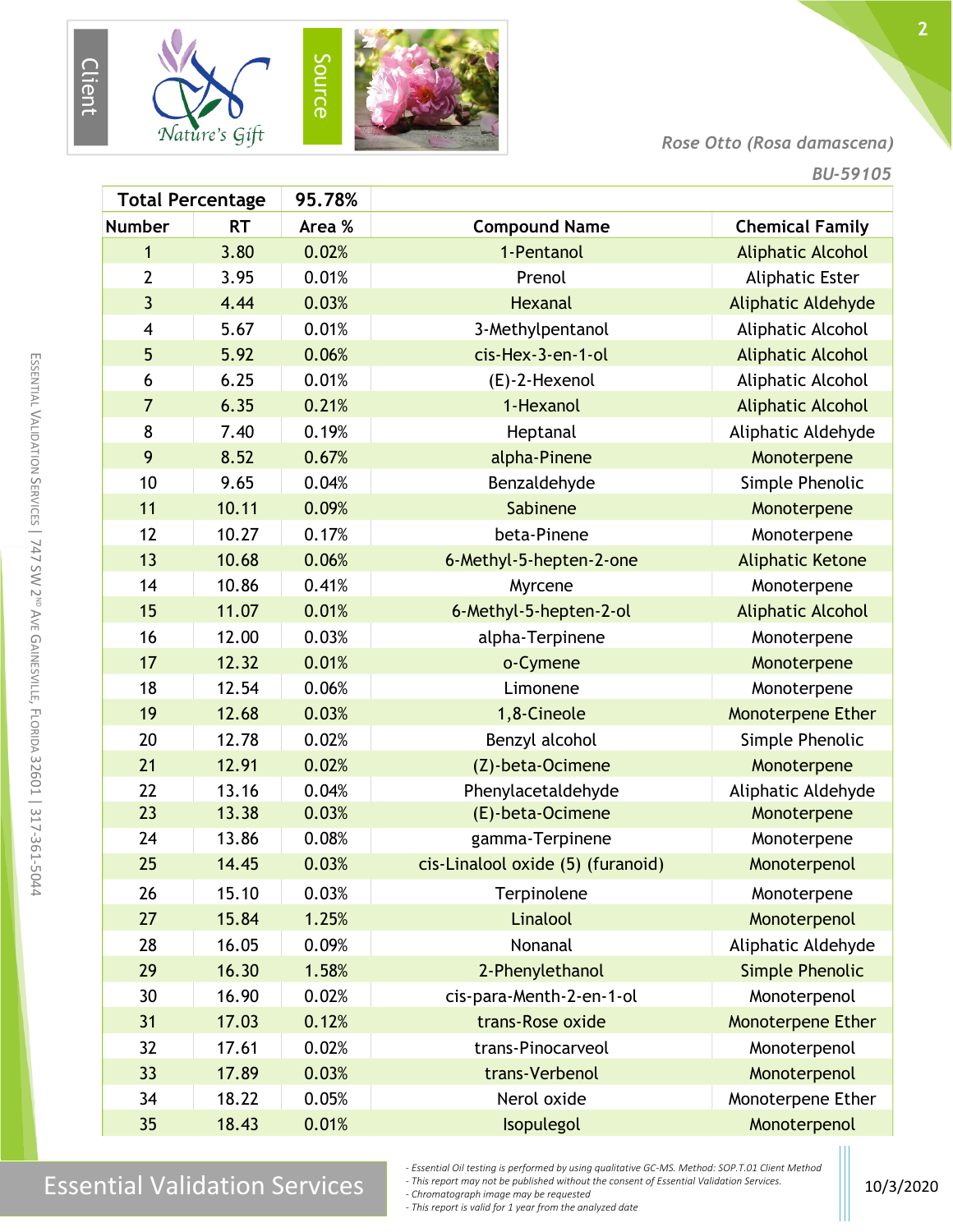





*Rose Otto (Rosa damascena)*

| <b>Number</b> | <b>RT</b> | Area % | <b>Compound Name</b>       | <b>Chemical Family</b>   |
|---------------|-----------|--------|----------------------------|--------------------------|
| 36            | 19.088    | 0.03%  | para-Mentha-1,5-dien-8-ol  | Monoterpenol             |
| 37            | 19.22     | 0.01%  | 1-Nonanol                  | Fatty alcohol            |
| 38            | 19.47     | 0.52%  | Terpinen-4-ol              | Monoterpenol             |
| 39            | 20.17     | 0.36%  | alpha-Terpineol            | Monoterpenol             |
| 40            | 21.66     | 10.51% | <b>Nerol</b>               | Monoterpenol             |
| 41            | 21.85     | 17.39% | Citronellol                | Monoterpenol             |
| 42            | 22.19     | 0.74%  | <b>Neral</b>               | Monoterpene Aldehyde     |
| 43            | 22.94     | 22.67% | Geraniol                   | Monoterpenol             |
| 44            | 23.39     | 0.01%  | cis-Isogeraniol            | Monoterpenol             |
| 45            | 23.54     | 1.00%  | Citral                     | Monoterpene Aldehyde     |
| 46            | 23.81     | 0.01%  | <b>Citronellyl formate</b> | Monoterpene Ester        |
| 47            | 25.33     | 0.03%  | <b>Undecanal</b>           | Sesquiterpene Aldehyde   |
| 48            | 25.91     | 0.03%  | Methyl geranate            | Monoterpene Ester        |
| 49            | 27.55     | 0.12%  | Neryl acetate              | Monoterpene Ester        |
| 50            | 28.40     | 1.64%  | <b>Geranyl acetate</b>     | <b>Monoterpene Ester</b> |
| 51            | 28.77     | 0.12%  | beta-Elemene               | Sesquiterpene            |
| 52            | 29.28     | 1.00%  | Methyl eugenol             | Phenylpropanoid          |
| 53            | 29.96     | 0.74%  | beta-Caryophyllene         | Sesquiterpene            |
| 54            | 30.40     | 0.05%  | beta-Copaene               | Sesquiterpene            |
| 55            | 30.67     | 0.34%  | cis-Caryophyllene          | Sesquiterpene            |
| 56            | 30.99     | 0.03%  | Aromadendrene              | Sesquiterpene            |
| 57            | 31.43     | 0.29%  | alpha-Humulene             | Sesquiterpene            |
| 58            | 32.28     | 0.01%  | 6,9-Guaiadiene             | Sesquiterpene            |
| 59            | 32.49     | 0.65%  | Germacrene D               | Sesquiterpene            |
| 60            | 32.80     | 0.05%  | beta-Selinene              | Sesquiterpene            |
| 61            | 33.13     | 0.07%  | alpha-Selinene             | Sesquiterpene            |
| 62            | 33.49     | 0.30%  | Pentadecane                | Alkane                   |
| 63            | 33.58     | 0.07%  | (E,E)-alpha-Farnesene      | Sesquiterpene            |
| 64            | 33.86     | 0.01%  | <b>Tridecanal</b>          | Sesquiterpene Aldehyde   |
| 65            | 34.04     | 0.07%  | beta-Cadinene              | Sesquiterpene            |
| 66            | 35.21     | 0.21%  | <b>Elemol</b>              | Sesquiterpenol           |
| 67            | 35.78     | 0.08%  | (E)-Nerolidol              | Sesquiterpenol           |
| 68            | 37.40     | 0.09%  | Hexadecane                 | Alkane                   |
| 69            | 37.49     | 0.03%  | Humulene epoxide II        | Sesquiterpene Ether      |
| 70            | 37.80     | 0.02%  | <b>Tetradecanal</b>        | Sesquiterpene Aldehyde   |
| 71            | 37.96     | 0.01%  | Guaiol                     | Sesquiterpenol           |

*- This report may not be published without the consent of Essential Validation Services.*

*- Chromatograph image may be requested*

*- This report is valid for 1 year from the analyzed date*

*<sup>-</sup> Essential Oil testing is performed by using qualitative GC-MS. Method: SOP.T.01 Client Method*